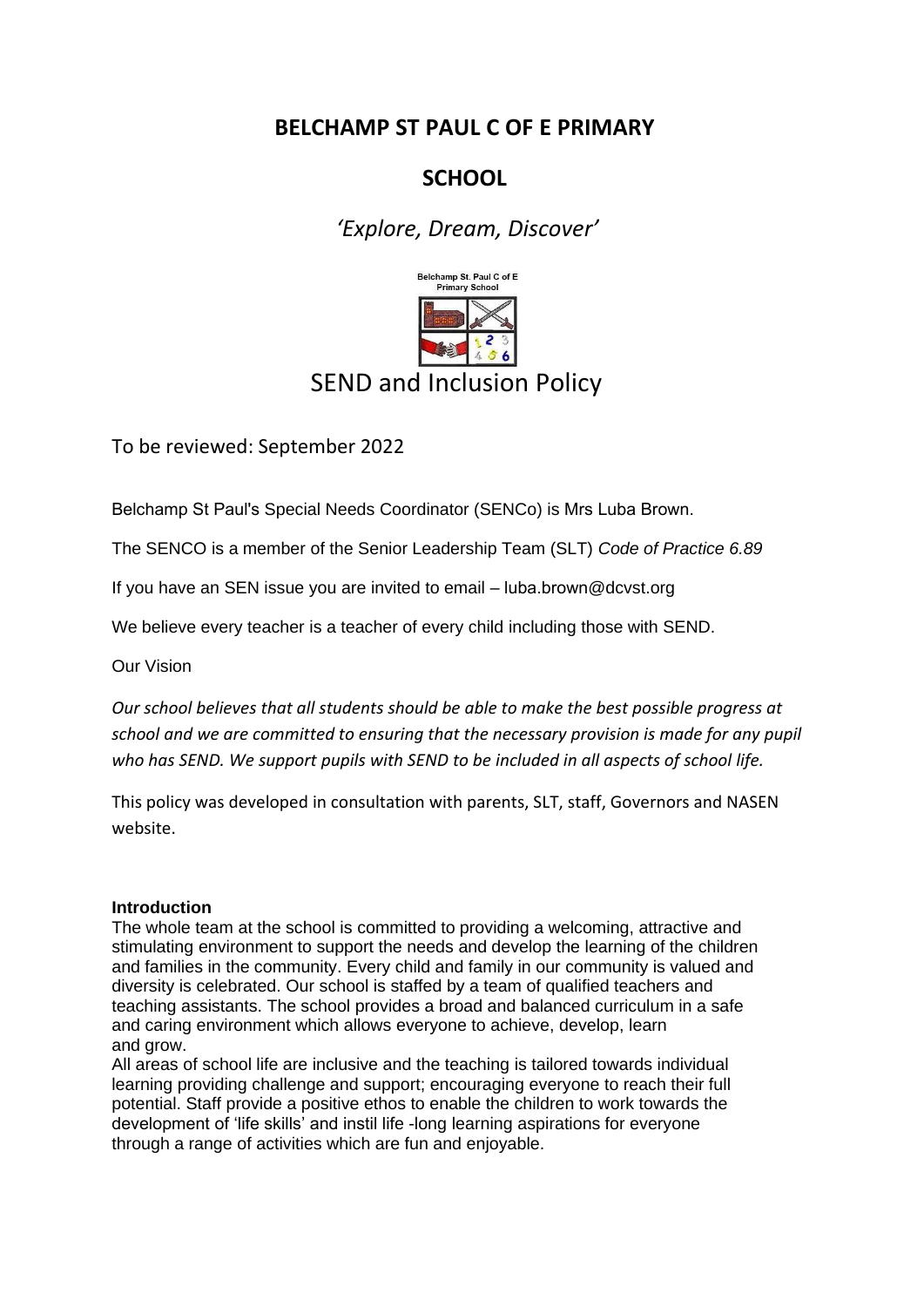#### **Aims**

We support and value the abilities of all our pupils. It is our duty to provide equal opportunities for every person in our care and a safe and fully equipped learning environment which caters for the needs of every child as an individual. We are committed to inclusion within the school curriculum and participation in all aspects of school life. We provide an exciting, creative and effective learning environment, recognising and responding to individual learning styles. We aim to help each child experience success and to reach their full potential by providing the highest standard of education and care.

Our School adopts a 'whole school approach' to special educational needs. All staff work to ensure inclusion of all pupils. The school provides a focus on outcomes for children and not just specific hours of provision/support.

# **INCLUSION STATEMENT**

We endeavour to make every effort to achieve maximum inclusion of all pupils whilst meeting pupils' individual needs. Our SEND policy reinforces the need for quality first teaching that is fully inclusive. The Governing Body will ensure that appropriate provision will be made for all pupils with SEND.

#### **Objectives of this Policy**

To work within the guidance provided in the SEND Code of Practice 2014.

To ensure high levels of achievement for all.

To be an inclusive school.

To identify and provide for all pupils requiring SEND provision and additional needs as early as possible in their school career.

To meet individual needs through a wide range of provision.

To attain high levels of satisfaction and participation from pupils, parent and carers.

To share a common vision and understanding with all stakeholders.

To give transparent resourcing to SEND.

To provide curriculum access for all.

To provide support and advice for all staff working with special educational needs pupils.

To work towards inclusion in partnership with other agencies and schools.

To ensure an SEN Information Report is published on the school website.

To achieve a level of staff expertise to meet pupil's need.

To provide a Special Educational Needs Co-ordinator (SENCo) who will work with the SEND & Inclusion Policy.

To make parents, staff and Govenors aware of the Local Authority Local offer [\(http://www.essexlocaloffer.org.uk/](http://www.essexlocaloffer.org.uk/) )

We recognise that many pupils will have special needs at some time during their school life. In implementing this policy, we believe pupils will be helped to overcome their difficulties as they arise.

# **2. ADMISSION ARRANGEMENTS**

No pupil will be refused admission to school on the basis of his or her special educational need. In line with the SEN and Disability Act we will not discriminate against disabled children and we will take all reasonable steps to provide effective educational provision. (Please see school's Admissions Policy).

# **3. MANAGEMENT OF SEND WITHIN SCHOOL**

The Governing Body has delegated the responsibility for the day to day implementation of the policy to the SENCO who has Qualified Teacher Status. The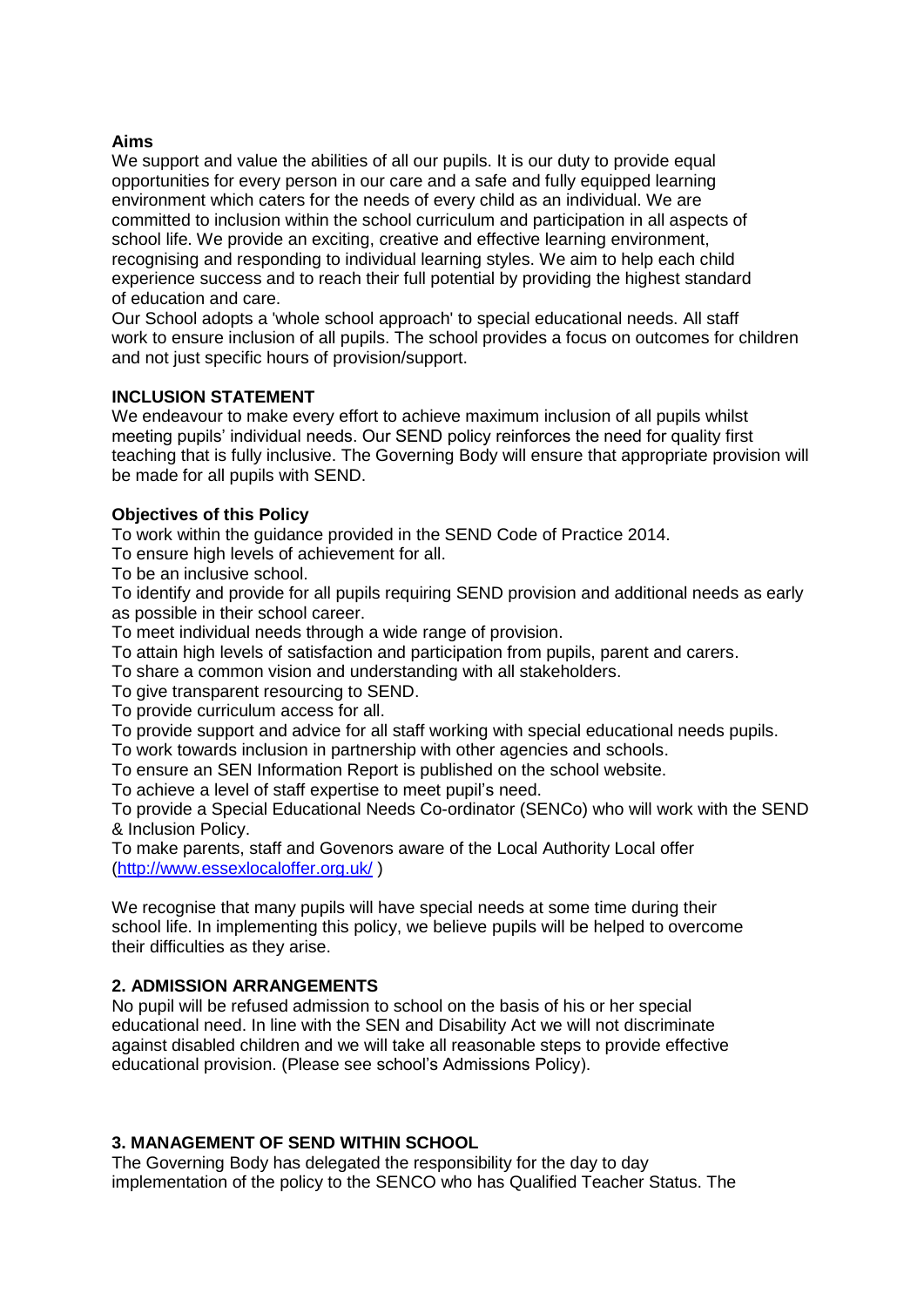management of SEND is supported by the administration staff.

All school staff have a responsibility for pupils with SEND in their class, firstly to ensure Quality First Teaching with differentiation and personalisation to meet needs. Staff are aware of their responsibilities towards pupils with SEND, whether or not pupils have an Education, Health and Care Plan, (EHCP). A positive and sensitive attitude is shown towards all pupils by adults in school. Staff responsibilities are identified in individual job descriptions.

Teaching Assistants and Learning Support Assistants play a significant role in the support of pupils with SEND. The rationale for the deployment of TAs is pupil centred.

# **The SENCO is responsible for:**

Overseeing the day to day operation of this policy.

Co-ordinating provision for children with special educational needs.

Liaising with and advising teachers.

Managing Teaching Assistants and Learning Support Assistants

Overseeing the records on all children with SEND

Liaising with parents of children with SEND (in conjunction with Class Teachers)

Contributing to the training of staff, both internal and external.

Liaising with external agencies including the LA's support and educational psychology services, health and social services, and voluntary bodies.

The SENCO is responsible for reporting to the governor with responsibility for SEND on the day to day management of SEN policy.

# **The SEND Governor is responsible for:**

The SEND Governor's responsibilities are set out in the Governors' Handbook.

# **4. IDENTIFICATION AND ASSESSMENT**

We accept the principle that pupils' needs should be identified and met as early as possible.

There are four areas of need as stated in the SEND Code of Practice, 2014

- · Communication and Interaction (C and I)
- · Cognition (Cog)
- · Social Emotional and Mental Health difficulties (SEMH)
- · Sensory and/or Physical. (S/P)

The purpose of identification is to work out what action the school needs to take, not to fit a pupil into a category. Whilst these four areas broadly identify the primary need of a pupil we also consider the needs of the whole child, which may also impact on a pupil's progress:

- · Disability
- · Attendance and punctuality
- · Health and welfare
- · English as an additional language (EAL)
- · Being in receipt of the Pupil Premium. (PP)
- · Being a Looked After Child (CLA)
- · Being a child of a service woman/man.

The SENDCO works closely within the senior leadership team, using whole school tracking data as an early identification indicator.

We use a number of additional indicators of special educational needs:

· The analysis of data, including entry profiles at Foundation Stage(FS) and end of FS data, SATs, reading ages, annual and termly pupil assessments, spelling ages, Year 1 phonics and other tests.

· The use of our local authority SEND criteria (see Provision Guidanc[e https://schools](https://schools-secure.essex.gov.uk/pupils/sen/Provision%20Guidance/Pages/Provision-Guidance-Toolkit.aspx)[secure.essex.gov.uk/pupils/sen/Provision%20Guidance/Pages/Provision-Guidance-](https://schools-secure.essex.gov.uk/pupils/sen/Provision%20Guidance/Pages/Provision-Guidance-Toolkit.aspx)[Toolkit.aspx](https://schools-secure.essex.gov.uk/pupils/sen/Provision%20Guidance/Pages/Provision-Guidance-Toolkit.aspx) )

- · The following up of teacher concerns
- · Following up parental concerns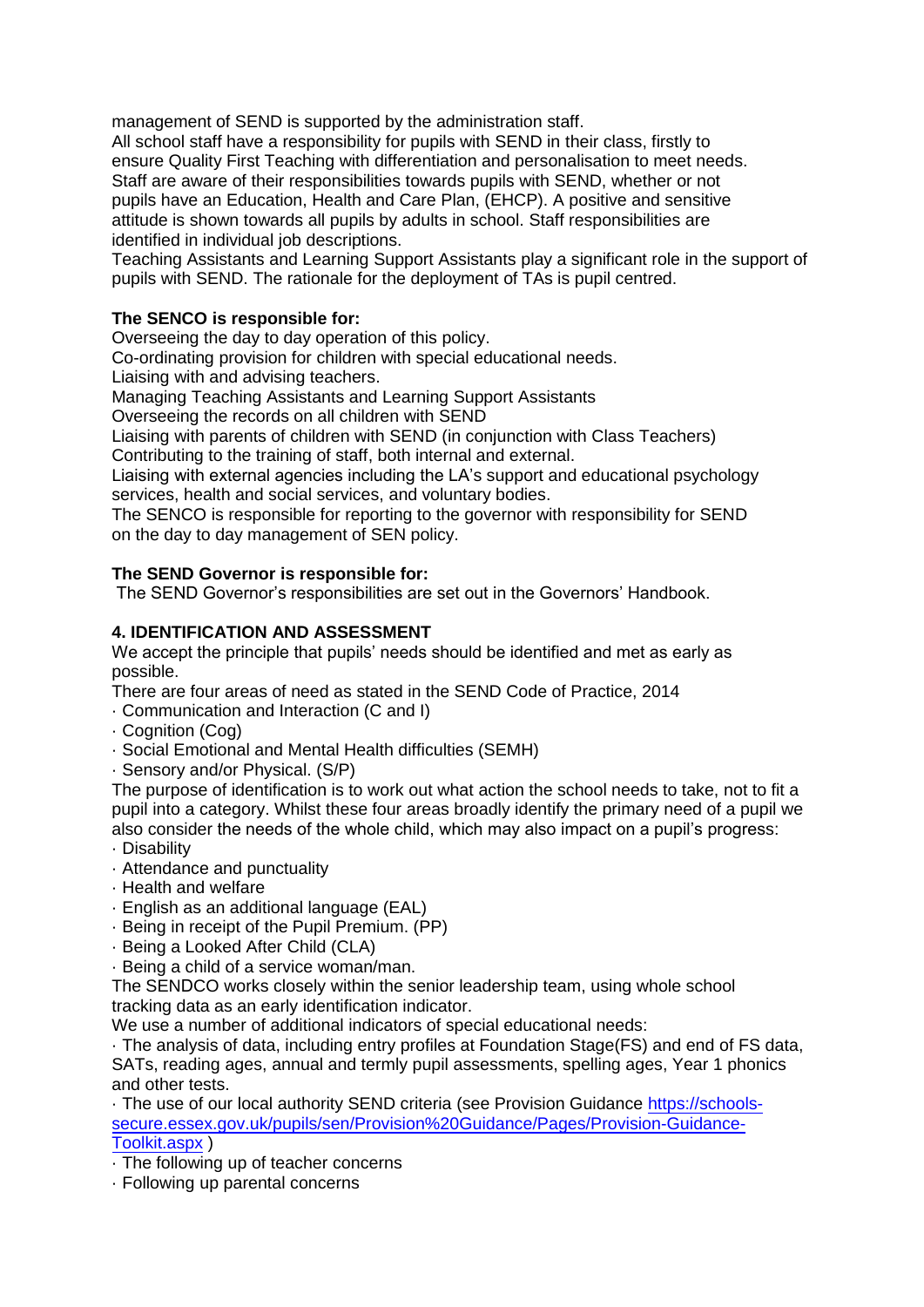· Tracking individual pupil progress over time using baseline assessments.

· Information from previous schools on transfer

· Information from other services

The SENCO maintains a list of pupils identified through the procedures listed; this is called the SEND Register. This list is reviewed each term when a detailed analysis of the list takes place. For some pupils a more in depth individual assessment may be undertaken by the school or other educational or health professionals.

A Graduated Approach register is also held which documents early interventions and tracks progress. This is reviewed termly with the class teachers.

# **5. CURRICULUM ACCESS AND PROVISION**

In order to meet the learning needs of all pupils, teachers differentiate work. They work to meet individual learning needs and to mark work and plan homework effectively.

Where pupils are identified as having Special Educational Needs, the school provides for these additional needs in a variety of ways.

The range of provision may include:

\* In class support for small groups with a Teaching Assistant

(TA)

- \* Small group withdrawal with TA, CT,
- \*Individual class support / individual withdrawal
- \* Further differentiation of resources
- \* Homework/learning support club
- \* Interventions
- \* Provision of alternative learning materials/ special equipment
- \* Group support
- \* Provision of additional adult time in devising interventions and monitoring their
- Effectiveness including additional time for tests.
- \* Staff development/training to undertake more effective strategies
- \* Access to Specialist Teaching and Educational Psychology Service or other
- support services for advice on strategies, equipment, or staff training

\*Additional Access Arrangements for statutory testing

# **6. MONITORING PUPIL PROGRESS**

Class Teachers are responsible for providing quality first teaching which includes assessing progress of all pupils. Progress is the crucial factor in determining the need for additional support.

Adequate progress is that which:

- \* Narrows the attainment gap between pupil and peers
- \* Prevents the attainment gap widening
- \* Is equivalent to that of peers starting from the same baseline but less than the majority of peers
- \* Equals or improves upon the pupil's previous rate of progress
- \* Ensures full curricular access
- \* Shows an improvement in self-help and social or personal skills
- \* Shows improvements in the pupil's behaviour

# **7. RECORD KEEPING**

The school will record the steps taken to meet pupils' individual needs. The SENCo will maintain the records and ensure access to them. In addition to the usual school records, the pupil's profile will include:

\* Information from parents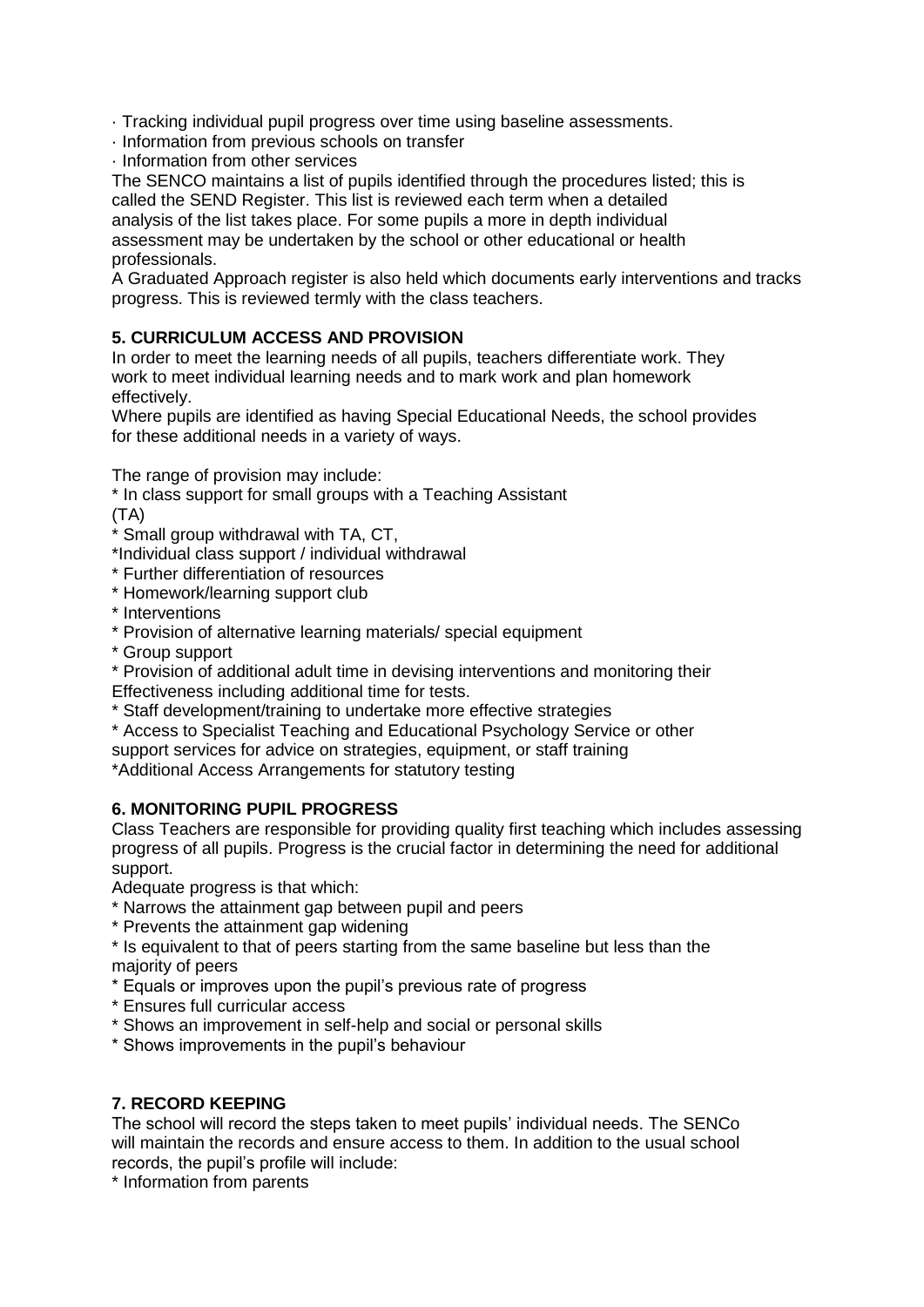- \* Information on progress and behaviour
- \* Pupil's own perceptions of difficulties
- \* Information from health/social services where applicable
- \* Information from other agencies where applicable

Copies of relevant records will also be held by held by Class Teachers. All records of SEN will be transferred upon the children leaving school.

A Provision Map is held for each class.

If there is a request by either parent, teacher or SENCO for a pupil to exit the SEND register this will be reviewed with all concerned parties and a decision reached and recorded.

All records are stored in a locked filing cabinet, in a locked room. Information on reports are shared according to agreed review procedures.

# **8. TARGETS and ACTION PLANS**

Each pupil in the school has access to quality first teaching within the classroom. Some children need some extra support that is 'additional to and different from' that which is offered by the classroom planning. In these cases, the children may be placed on SEND support and a personalised programme is set up for them which will be linked to the graduated approach of assess, plan, do, review. For some children, who need further support, an assessment for an Education, Health and Care Plan may be requested.

**One Page Profiles** - All pupils on our SEND Register will have a One Page Profile. At review meetings the parents, pupil, teacher and SENCO assess "what is working, what is not working."

**Assess, Plan, Do, Review document (APDR)** – This sets out individual short term targets for pupils and is reviewed at least termly by the classteacher and SENCo with parents and pupil.

**One Plan Meetings –** This involves the child, parents, teacher and SENCo, plus any additional services working with the child or family. A one plan meeting should generate an action plan with long term outcomes, yearly goals and short term measurable milestones (APDR) leading towards them. These are reviewed termly.

For pupils who need further support and have an EHCP, provision will meet the recommendations on the plan. These will be reviewed annually using the One-Plan format. Copies of reviews and plans will be sent to the Local Authority, Parents and other supporting agencies.

# **9. CODE OF PRACTICE GRADUATED RESPONSE**

The school adopts the levels of intervention as described in the SEN Code of Practice and the Essex Provision Guidance (see earlier link).

The Code of Practice advocates a graduated response to meeting pupils' needs. If the school decides, after consultation with parents, that a pupil requires additional support to make progress, the SENCo, in collaboration with teachers, will support the assessment of the pupil and have an input in planning future support and add the pupil to the SEND Support Register. The class teacher will remain responsible for planning and delivering individualised programmes. Parents will be closely informed of the action and results.

Placement of a pupil on the SEND Register will be made by the SENCO after full consultation with parents. External support services may advise on targets for a new Action Plan and provide specialist inputs to the support process. These agencies will be accessed by their individual referral routes.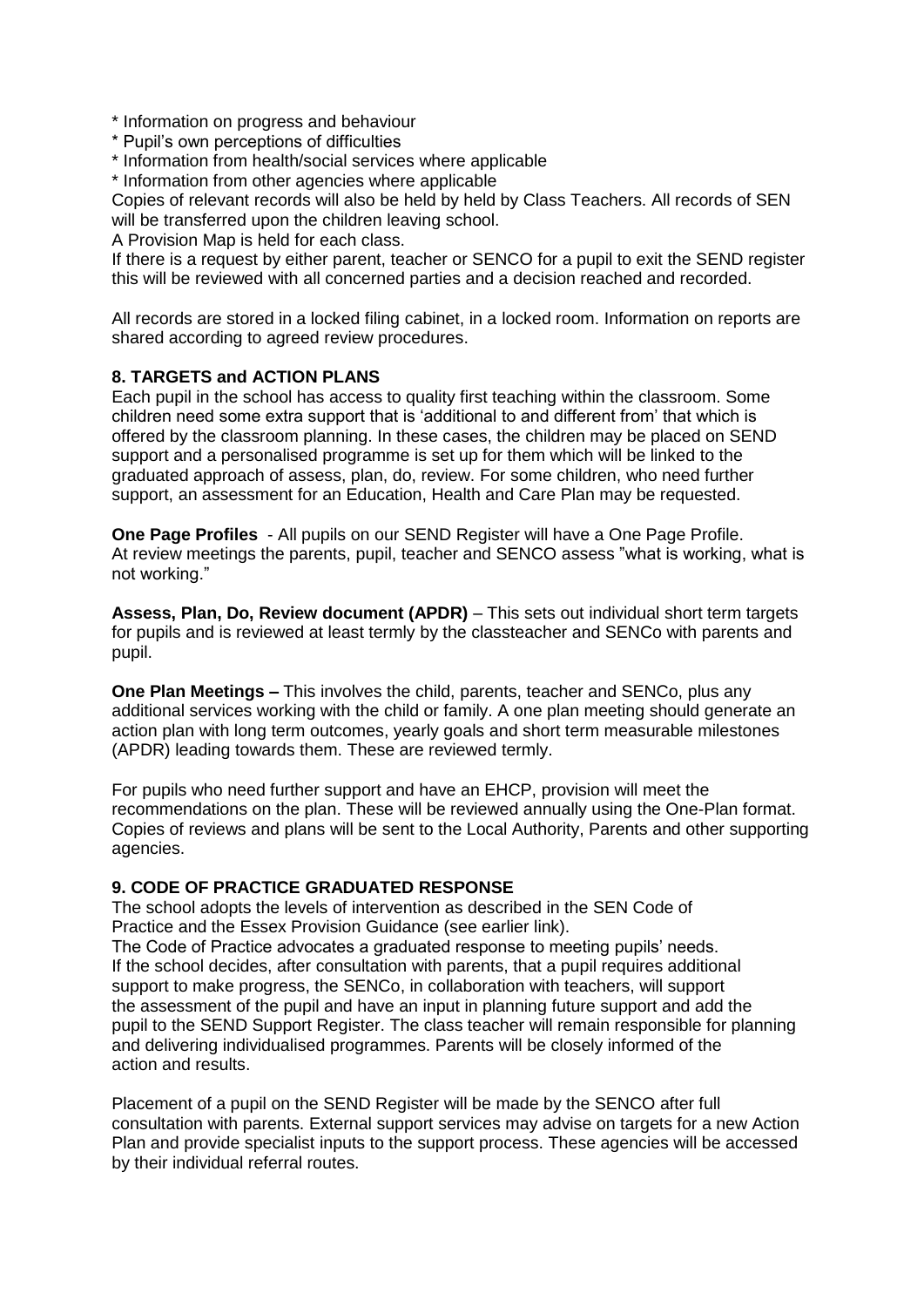Action Plan intervention will usually be triggered when despite receiving differentiated teaching and a sustained level of support, a pupil:

· Still makes little or no progress in specific areas over a long period

· Continues to work below National Curriculum expectations than expected for a pupil at a similar age

· Continues to experience difficulty in developing literacy/numeracy skills

· Has emotional problems that substantially impede their learning

· Has sensory or physical needs requiring additional specialist equipment or visits/advice from specialists.

· Has communication or interaction problems that impede the development of social relationships, thus presenting barriers to learning.

Parental consent is sought before any external agencies are involved. The resulting Action Plan may incorporate specialist strategies. These may be implemented by the class teacher but involve other adults.

# **9.1 REQUEST FOR STATUTORY ASSESSMENT**

The school will request a Statutory Assessment from the LA when, despite an individualised programme of sustained intervention within SEN Support the pupil remains a significant cause for concern. A Statutory Assessment might also be requested by a parent or outside agency. The school will have the following information available:

- · Records from past interventions
- · Current and past Action Plans
- · Records and outcomes of regular reviews undertaken
- · Information on the pupil's health and relevant medical history
- · National Curriculum levels.
- · Other relevant assessments from specialists such as support teachers and educational psychologists
- · The views of parents
- · Where possible, the views of the pupil
- · Social Care/Educational Welfare Service reports
- · Any other involvement by professionals

# **Education, Care and Health Plans**

An EHCP will normally be provided where, after a Statutory Assessment, the LA considers the pupil requires provision beyond what the school can offer. However, the school recognises that a request for a Statutory Assessment does not inevitably lead to an EHCP.

An EHCP will include details of learning objectives for the child. These are used to develop targets that are

- \* Matched to the longer-term objectives set in the EHCP
- \* Of shorter term
- \* Established through parental/pupil consultation
- \* Set out in an Action Plan
- \* Implemented in the classroom
- \* Delivered by the class teacher with appropriate additional support where specified

# **Reviews of an EHCP**

EHCPs must be reviewed annually. The LA will inform the head teacher at the beginning of each school term of the pupils requiring reviews. The SENCO will organise these reviews and invite:

- \* The pupil's parent
- \* The pupil if appropriate
- \* The relevant teacher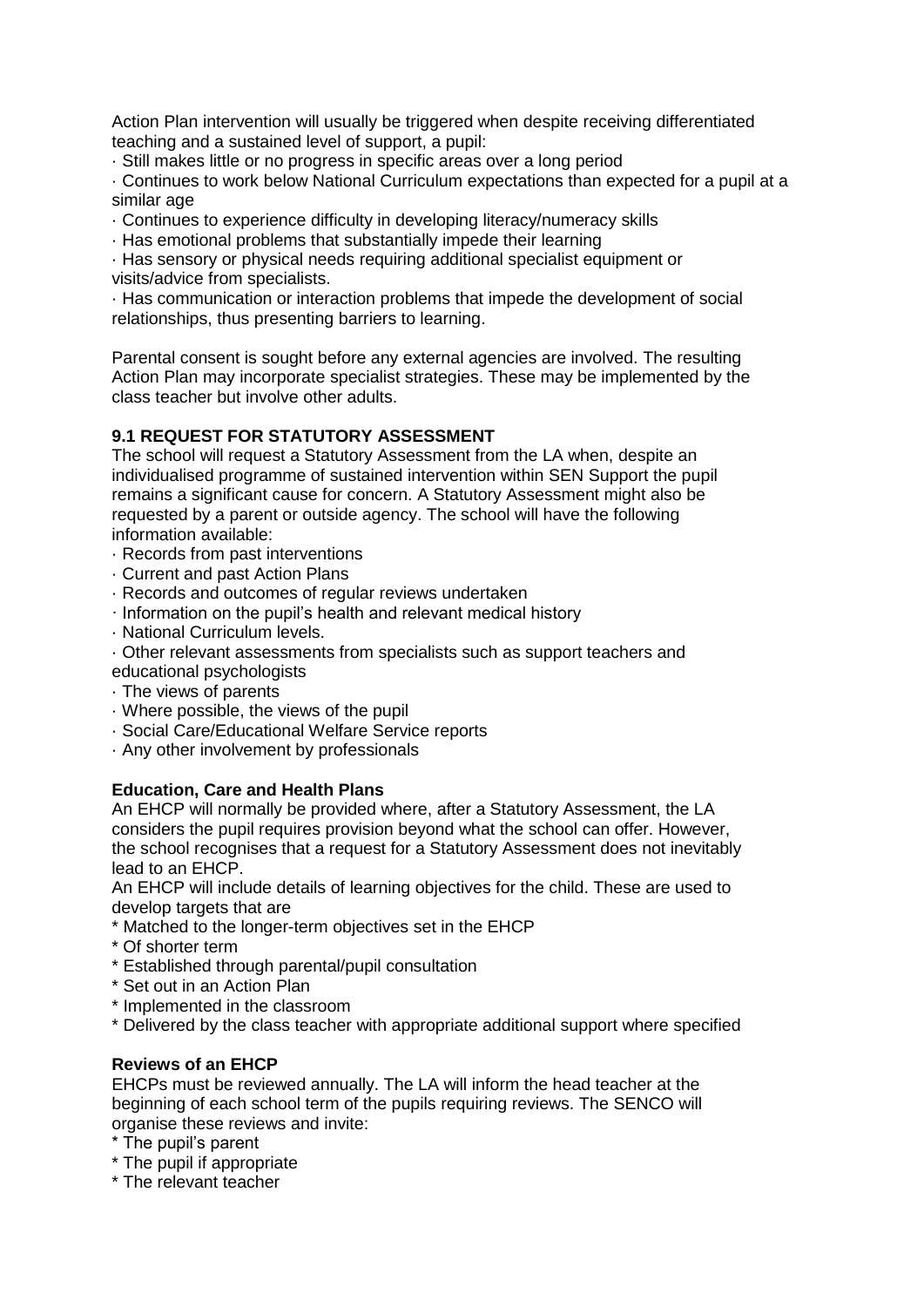\* A representative of the SEN Inclusion and Assessment Team

- \* The Educational Psychologist
- \* Any other person the SENCO or parent/carer considers appropriate

#### **The aim of the review will be to:**

- \* Assess the pupil's progress in relation to the objectives on the EHCP
- \* Review the provision made to meet the pupil's need as identified in the EHCP

\* Consider the appropriateness of the existing EHCP in relation to the pupil's performance during the year, and whether to cease, continue, or amend it

If appropriate to set new objectives for the coming year

At Key Stage Phase transitions Reviews, receiving schools should be invited to attend in order to plan appropriately for the new school year. It also gives parents the opportunity to liaise with teachers from the receiving school.

Within the time limits set out in the Code, the SENCO will complete the annual review forms and send it, with any supporting documentation to the LA. The school recognises the responsibility of the LA in deciding whether to maintain, amend, or cease an EHCP of SEN.

#### **10. SUPPORTING PUPILS WITH MEDICAL CONDITIONS IN SCHOOL**

Ridgewell school recognises that pupils at school with medical conditions should be properly supported so that they have full access to education, including school trips and physical education. Some children with medical conditions may be disabled and where this is the case the school will comply with its duties under the Equality Act 20120. See School Policy

# **11. PARTNERSHIP WITH PARENTS/CARERS**

The school aims to work in partnership with parents and carers. We do so by:

- · Keeping parents and carers informed and giving support during assessment and any related decision-making process about SEN provision
- · Working effectively with all other agencies supporting children and their parents
- · Giving parents and carers opportunities to play an active and valued role in their child's education
- · Making parents and carers feel welcome
- · Ensuring all parents and carers have appropriate communication aids and access arrangements
- · Providing all information in an accessible way
- · Encouraging parents and carers to inform school of any difficulties they perceive their child may be having or other needs the child may have which need addressing
- · Instilling confidence that the school will listen and act appropriately
- · Focusing on the child's strengths as well as areas of additional need
- · Allowing parents and carers opportunities to discuss ways in which they can help their child
- · Agreeing targets for the child, both for in school and at home
- · Making parents and carers aware of the Parent Partnership services.

· Arranging additional transition programmes which may be needed for pupils as they enter the next Key Stage.

Parents can contact staff by telephone, email or speak to the class teacher before and after school each day.

#### **12. INVOLVEMENT OF PUPILS**

We recognise that all pupils have the right to be involved in making decisions and exercising choice (SEN Code of Practice). Where appropriate all pupils are involved in monitoring and reviewing their progress.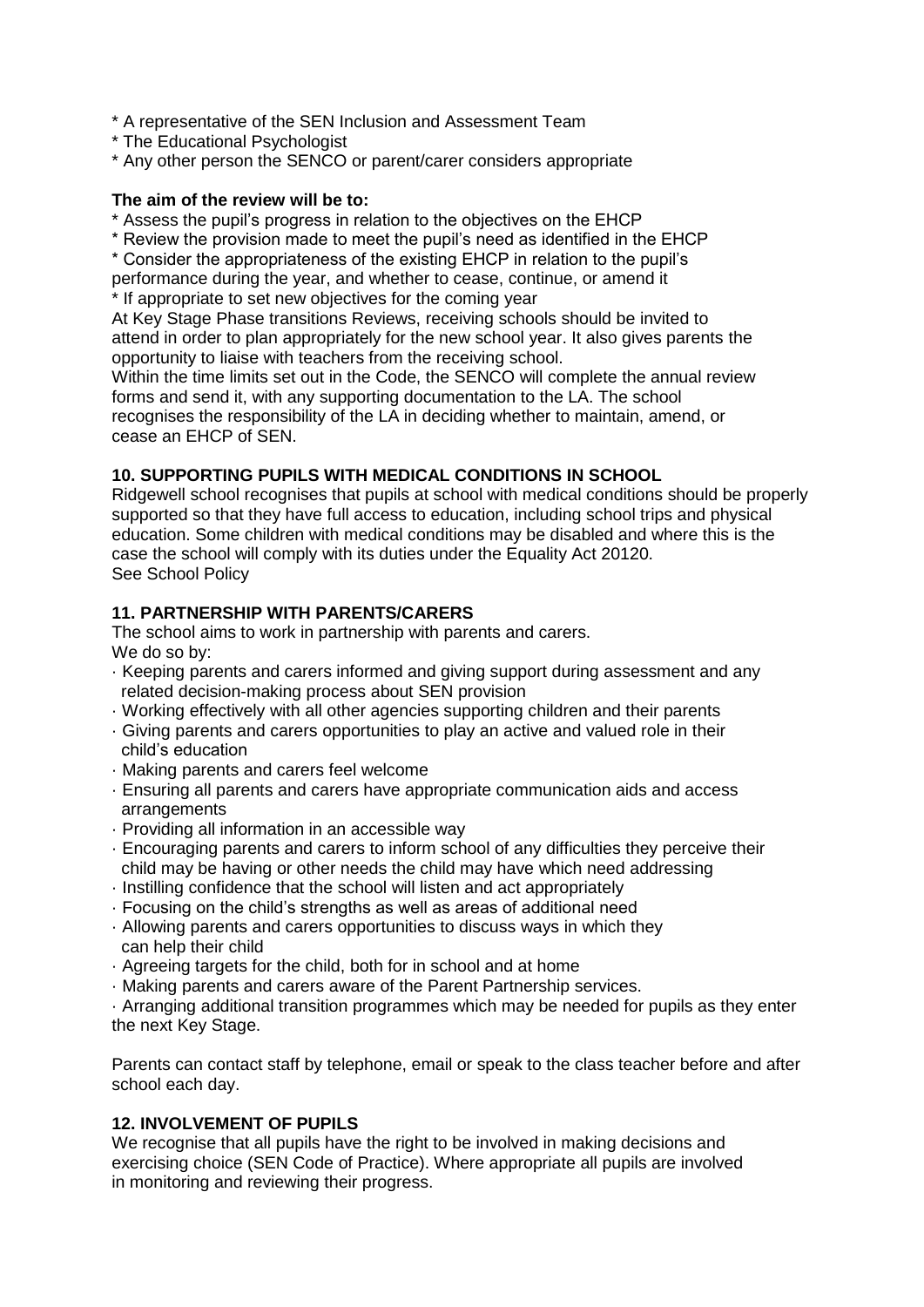We endeavour to fully involve all pupils by encouraging them to:

- · State their views about their education and learning
- · Identify their own needs (self-assessment and self-evaluation, Assessment for Learning)
- · Share in individual target setting across the curriculum
- · Self-review their progress and set new targets
- In addition pupils who are identified as having SEND are invited to participate in:
- · Reviews and setting of individual targets
- · Regular meetings with named adults
- · Annual reviews

# **13. Accessibility**

The school has the following special facilities:

Wheelchair access via hall or main corridor.

Disabled toilet with hand rails;

All mainstream classrooms are: carpeted (excluding cloakroom and practical areas), have rubber soled tables and chairs, high frequency lighting and acoustic ceiling tiles giving improved acoustic conditions for all pupils, and in particular, for hearing-impaired pupils.

Blinds to reduce glare. (Important for lip-reading)

Ramps to outside doors to allow for wheelchair access.

Individual adaptations will be made for specific pupils e.g. chair supports and individual work stations.

Coloured screen backgrounds are used where appropriate.

Ridgewell school endeavours to identify and remove barriers to learning." Learning Walks" are undertaken by SENCO and regular interviews with class teachers to improve the learning environment-use of One Page profiles used.

# **14. LINKS WITH EDUCATION SUPPORT SERVICES**

We aim to maintain useful contact with support services in Children and Young People's Services. For pupils on our SEND Register any one or more of the following agencies may be involved: Educational Psychologist, School Nurse, Speech & Language Therapist, Specialist Teacher Team, FAST, Occupational Therapists. Also refer to Essex County Council Local Offer website for other services. <http://www.essexlocaloffer.org.uk/>

# **15. INSET**

In order to maintain and develop the quality of our provision, staff undertake appropriate training and further professional development. Recent courses and in service training opportunities undertaken are detailed in the Head teacher's report to governors each term. In addition the Colne Valley Consortium SENCos meet termly for support and training. SENCo updates are offered by the Local Authority who also provide a weekly SENCo bulletin.

# **16. RESOURCES**

The provision for SEN/AEN is funded through the main revenue budget for the school. Funds are deployed to implement the SEND policy

# **17. BULLYING**

Due to the vulnerability of some SEND pupils, please refer to the school's Anti-Bullying Policy. Trained Emotional First Aiders are also available to provide support to promote independence and resilience in learning.